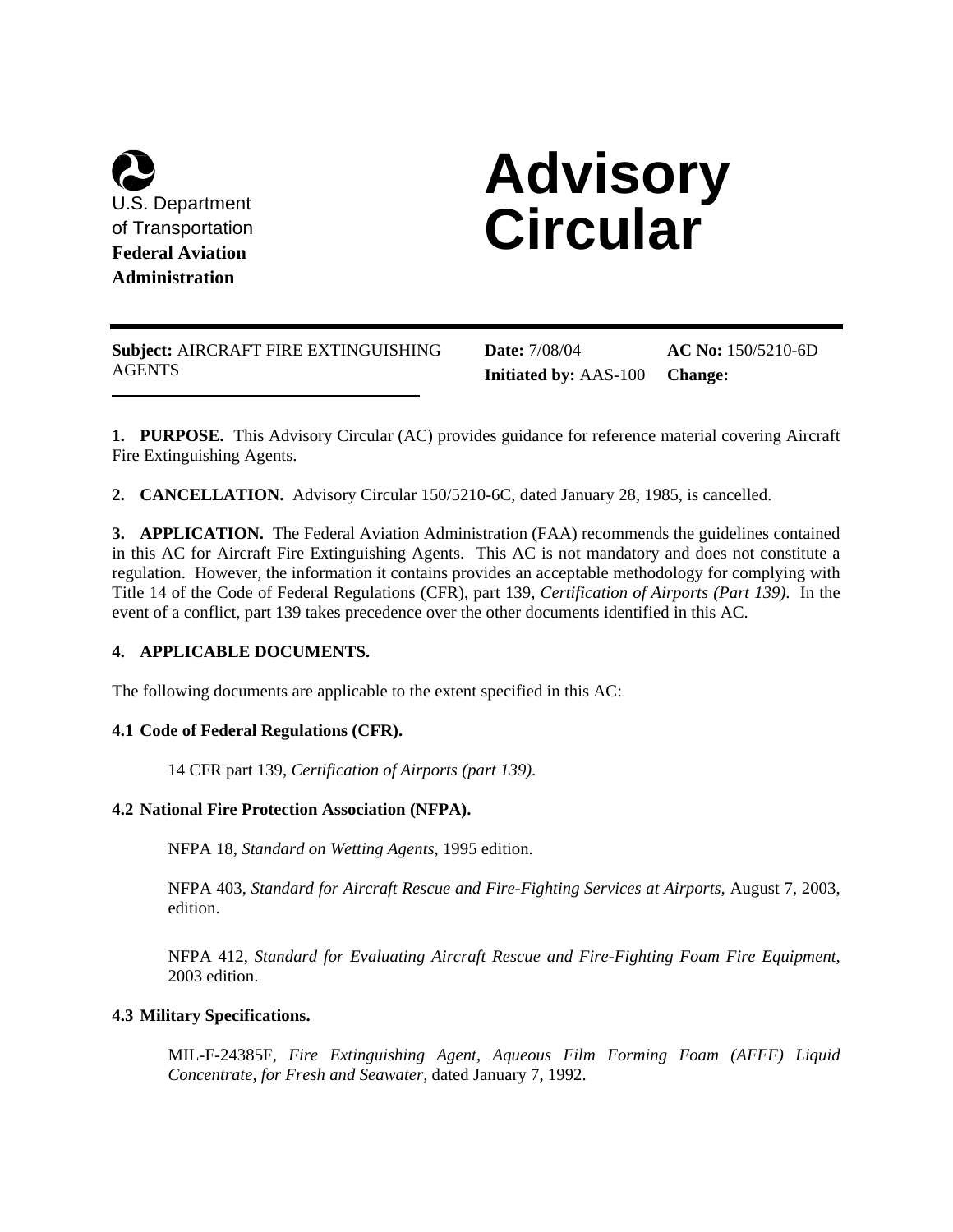#### **4.4 Underwriters Laboratory (UL) Standards.**

UL 162, *Standard for Safety for Foam Equipment and Liquid Concentrate,* dated March 30, 1994.

## **5. HOW TO ORDER.**

a. Copies of part 139 may be purchased from: Superintendent of Documents U.S. Government Printing Office Washington, DC 20402

b. Copies of National Fire Protection Association (NFPA) Standard No. 403, *Standard for Aircraft Rescue and Fire-fighting Services at Airports*, and Standard No. 412, *Standard for Evaluating Aircraft Rescue and Fire-Fighting Foam Fire Equipment,* may be ordered from:

National Fire Protection Association 1 Batterymarch Park Quincy, MA 02269

c. Copies of UL 162, *Standard for Safety for Foam Equipment and Liquid Concentrates,* can be purchased from:

 Underwriters Laboratory, Inc. Customer Service 1285 Walt Whitman Road Melville, NY 11747-3081

d. A printed copy of this and other ACs can be ordered from:

U.S. Department of Transportation Annmore East Business Center 3341 Q 75<sup>th</sup> Avenue Landover, MD 20785

e. Electronic copies of FAA ACs and part 139 may be obtained from:

Internet: http://www.faa.gov/arp

mro

David Bennett Director, Office of Airport Safety and Standards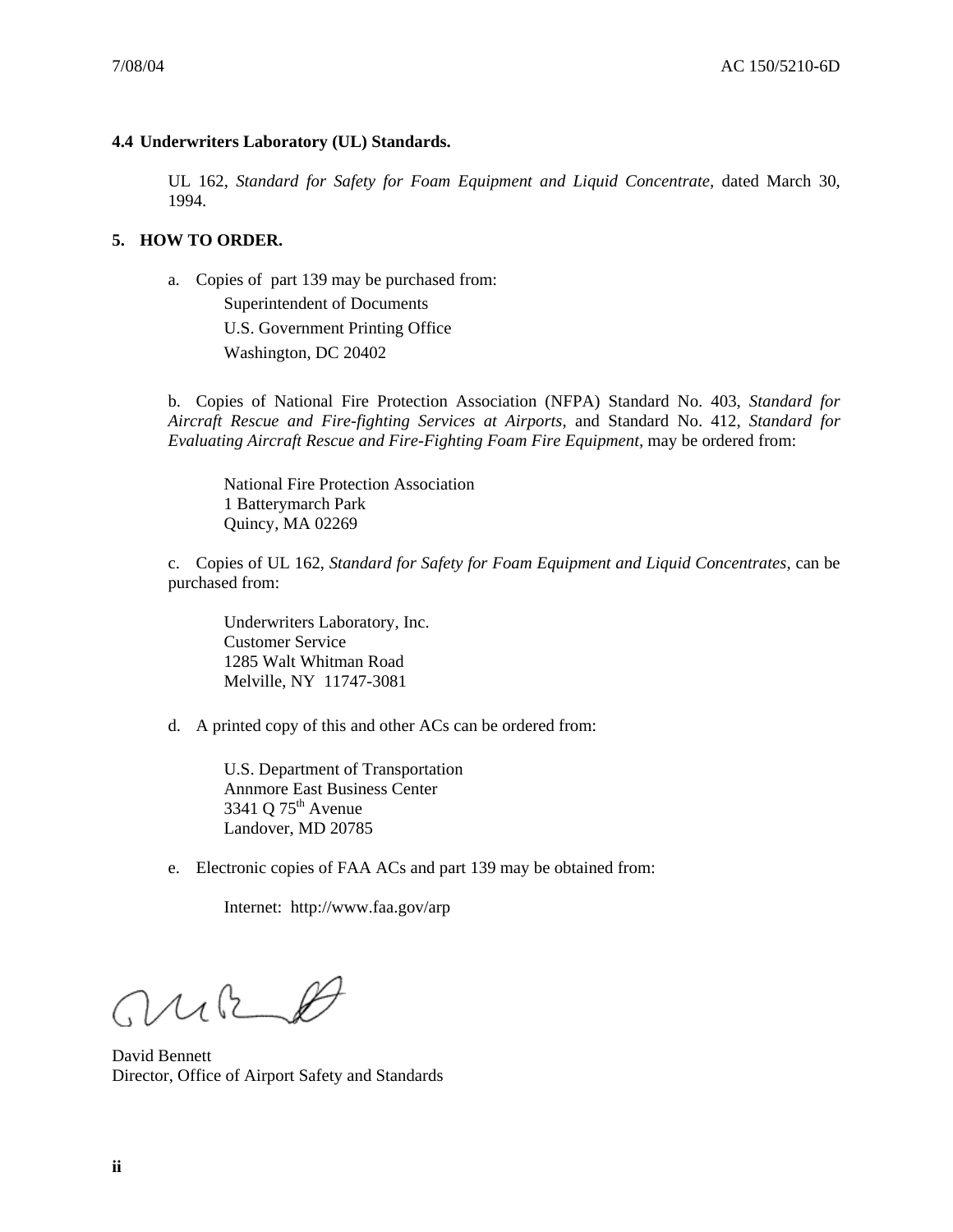## **TABLE OF CONTENTS**

| <b>CHAPTER 1.</b> |                                                                 |  |
|-------------------|-----------------------------------------------------------------|--|
| 1.1               | <b>GENERAL.</b>                                                 |  |
| 1.2               |                                                                 |  |
| 1.2.1             |                                                                 |  |
| 1.2.2             |                                                                 |  |
| 1.2.3             |                                                                 |  |
| 1.2.4             |                                                                 |  |
| 1.2.5             |                                                                 |  |
| 1.2.6             |                                                                 |  |
| 1.2.7             |                                                                 |  |
|                   | CHAPTER 2. QUANTITIES FOR AIRPORTS SERVING DOT-CERTIFICATED AIR |  |
|                   |                                                                 |  |
|                   |                                                                 |  |
|                   |                                                                 |  |
|                   |                                                                 |  |
|                   |                                                                 |  |
|                   |                                                                 |  |
| 7.1               |                                                                 |  |
| 7.2               |                                                                 |  |
|                   |                                                                 |  |
| 8.1               |                                                                 |  |
|                   |                                                                 |  |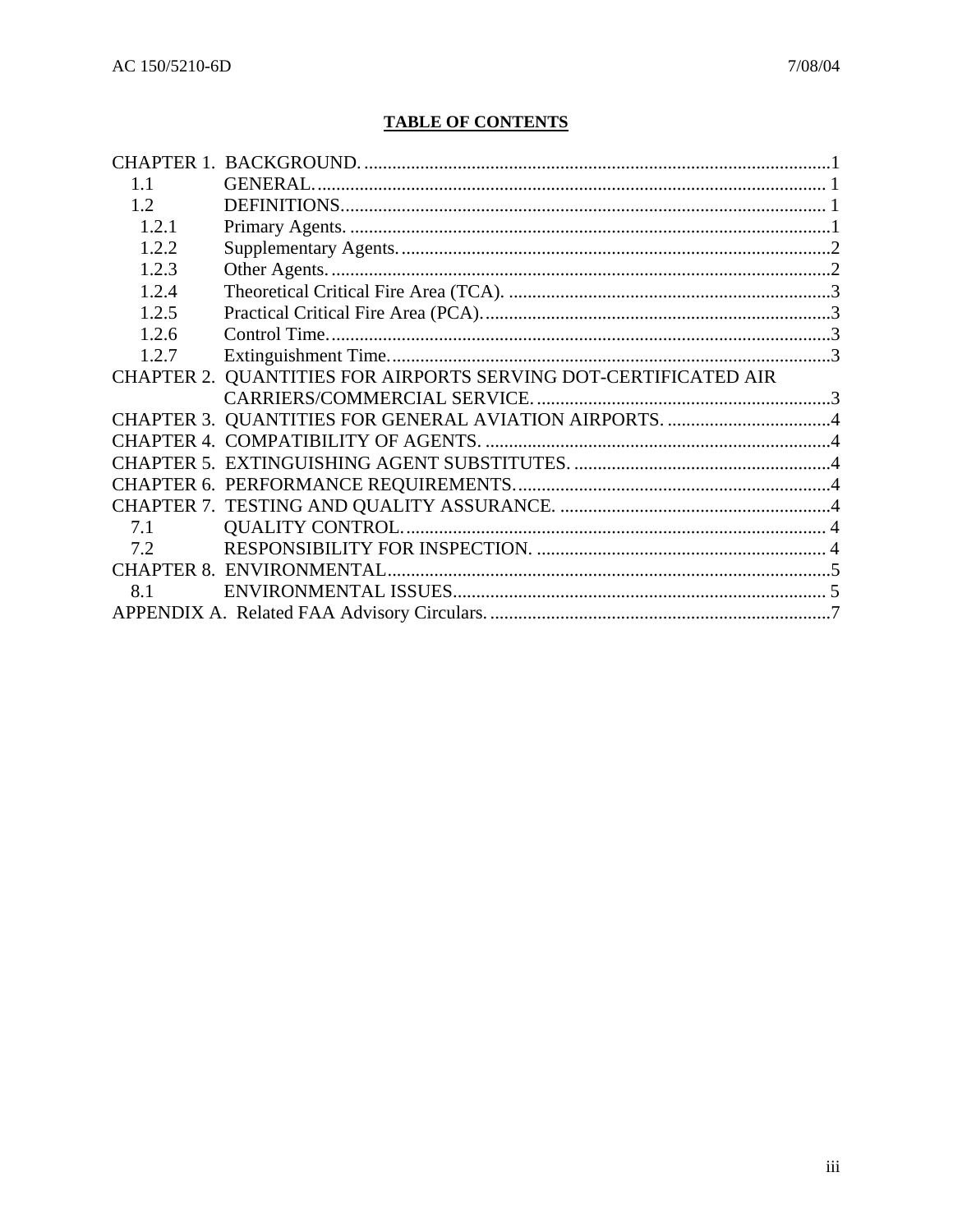**Intentionally left blank.**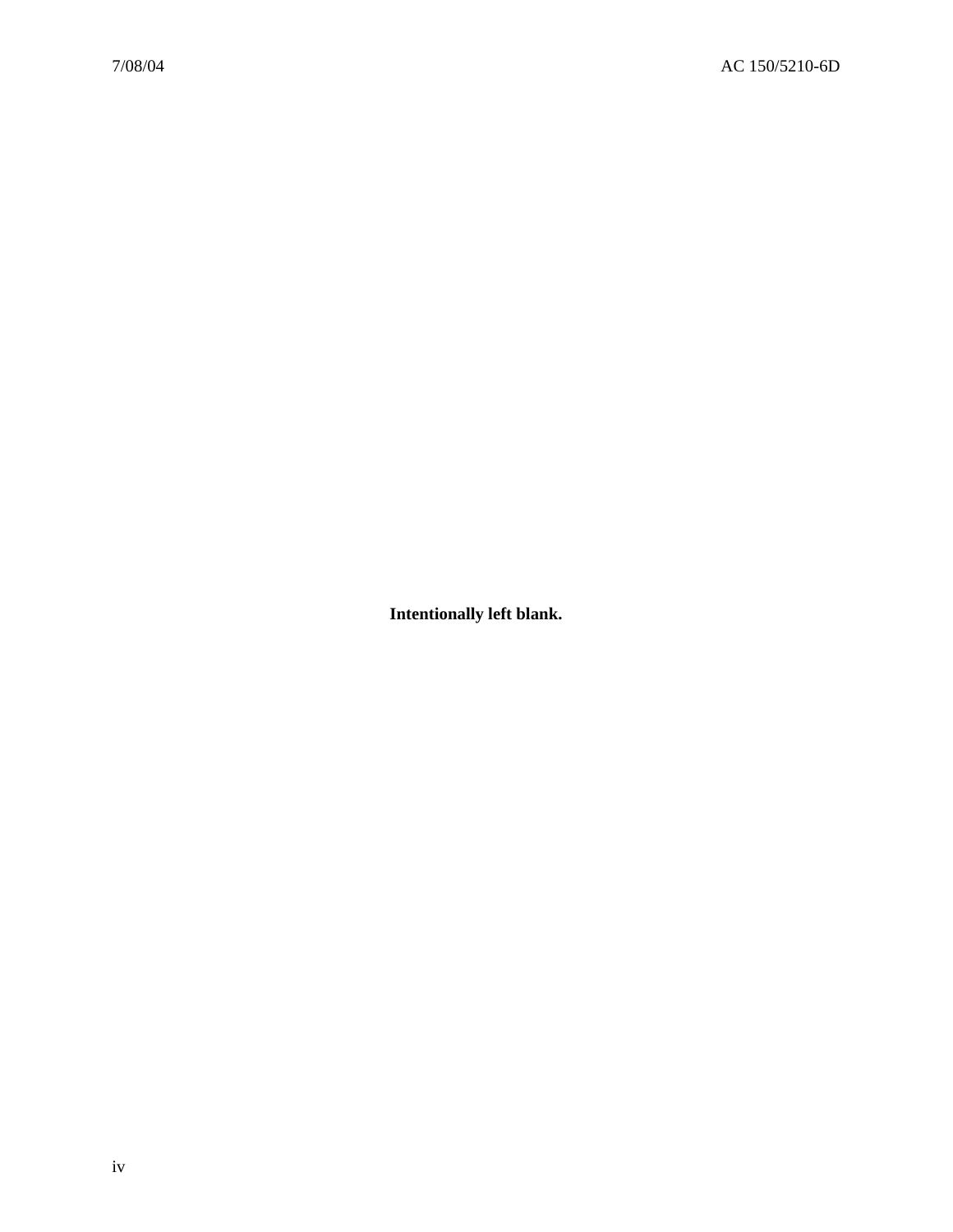## **CHAPTER 1. BACKGROUND.**

## **1.1 GENERAL.**

This AC provides reference information on the following agents:

- Primary aircraft fire extinguishing agents
- Supplementary aircraft fire extinguishing agents
- Other aircraft fire extinguishing agents

### **1.2 DEFINITIONS.**

The following definitions do not include numerical quantities. These can be found in NFPA 403, Table 5.3.1 (b), as well as additional agent quantities to be carried.

### **1.2.1 Primary Agents.**

Foam used for extinguishing aircraft fires should consist of an aggregation of bubbles of a lower specific gravity than that of hydrocarbon fuels or water. The foam should have strong cohesive qualities and be capable of covering and clinging to vertical and horizontal surfaces. Aqueous foam cools hot surfaces by its high water retention ability and must flow freely over a burning liquid surface to form a tough, airexcluding blanket that seals off volatile flammable vapors from access to air or oxygen. Good-quality foam should be dense and long lasting, capable of resisting disruption by wind or draft, stable to intense thermal radiation, and capable of re-sealing in event of mechanical rupture of an established blanket.

### **1.2.1.1 Aqueous Film Forming Foam (AFFF).**

These liquid concentrates consist of perfluorinated surfactants(s) with a foam stabilizer and viscosity control agents. The AFFF acts both as a barrier to exclude air or oxygen and, in addition, produces an aqueous film on the fuel surface capable of suppressing the evolution of fuel vapors. Ideally, the foam blanket produced by the AFFF should be of sufficient thickness so as to be visible before fire fighters rely on its effectiveness as a vapor suppressant.

#### **1.2.1.2 Fluoroprotein Foam (FP).**

Fluoroprotein Foam is simulated foam that is manufactured from protein foam concentrates to which fluorochemical surfactants have been added. This increases the fluidity of the foam and offers a good burn back resistance. The manufacturer of the foam-making equipment should be consulted as to the correct concentrate to be used in any particular system (the proportioners installed must be properly designed and/or set for the concentrate being used).

#### **1.2.1.3 Film Forming Fluoroprotein (FFFP) Foam.**

These agents are also based on protein foam formulations. They are produced by increasing the quantity and quality of the fluorocarbon surfactants added to the protein hydrolyzate. By doing this, the surface tension of the resulting solution that drains from the expanded foam is reduced to the point that it can spread across the surface of a liquid hydrocarbon fuel.

## **1.2.1.4 Protein Foam.**

These liquid concentrates consist primarily of hydrolysis products of various proteinaceous materials. They also contain stabilizing additives and inhibitors to protect against freezing, to prevent corrosion of equipment and containers, to resist bacterial decomposition, to control viscosity, and to assure readiness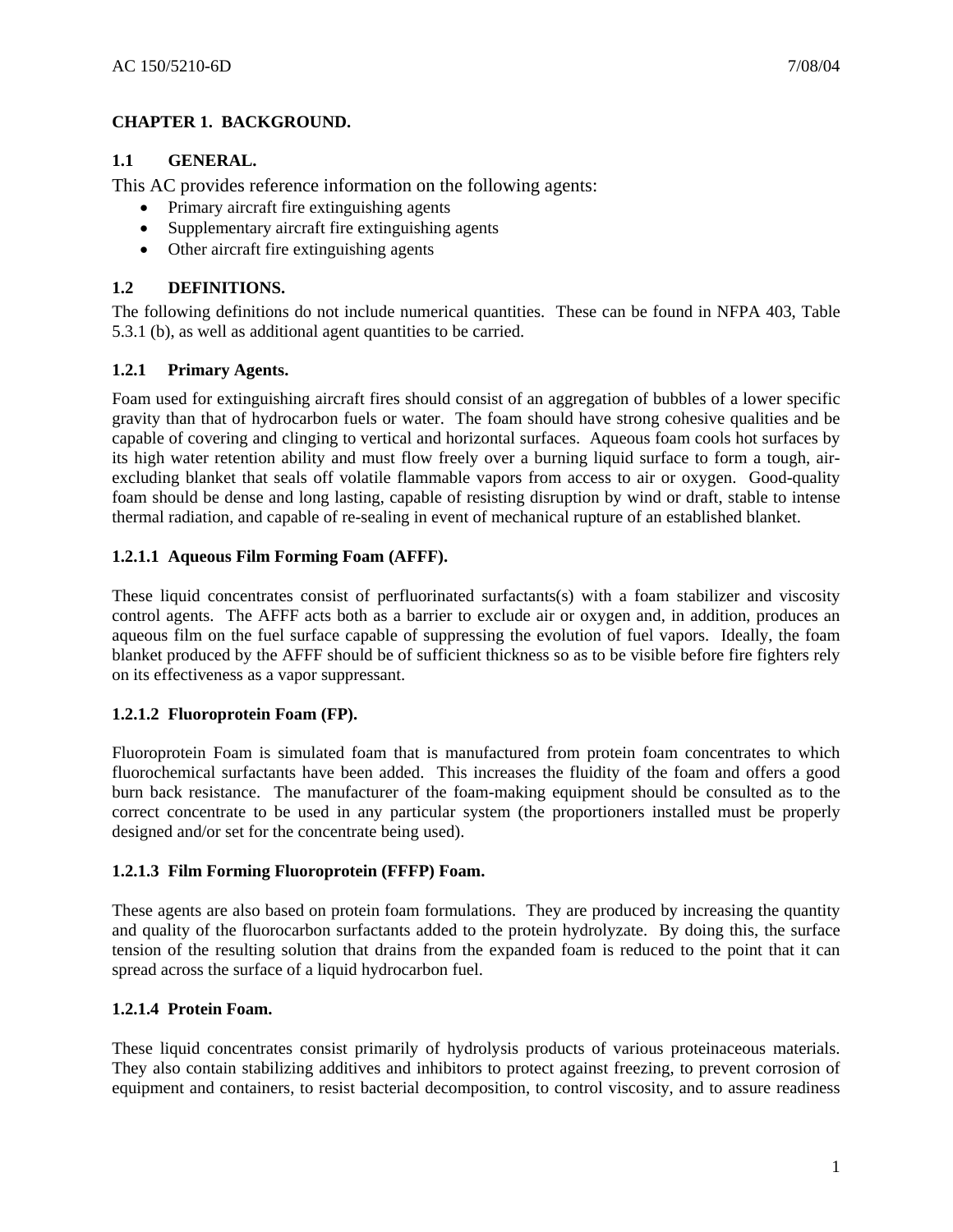for use in emergencies. Foam liquids of different types or different manufacturers should not be mixed unless it is determined that they are compatible and/or completely interchangeable.

## **1.2.2 Supplementary Agents.**

Supplementary agents are also referred to as secondary agents. Agents that fit into this category are carried on rescue vehicles to handle unique fire fighting requirements most common to airport fire fighting use. Supplementary agents are employed either singly or in combination with foam to accomplish particular aircraft fire fighting operations such as a three dimensional running fuel fires (reference NFPA 403, Annex A, § A.5.2 (1)).

This class of agents include:

- Dry Chemical
- Halotron® I
- Carbon Dioxide

## **1.2.2.1 Dry Chemical.**

The earliest use of dry chemical in aircraft fire fighting included the use of sodium bicarbonate-based products. Today, the U.S. airport fire fighting industry relies almost exclusively on the use of potassiumbased chemicals as auxiliary extinguishing agents due to their compatibility with AFFF agents and their reliable fire performance.

### **1.2.2.2 Halotron® I.**

Subsequent to the U.S. decision to halt production of halon as part of the Montreal Protocol (reference NFPA 403, Appendix A, §A.5.2 (2)) and the use of halon-based agents (e.g., Halon 1211) in live fire training because of its environmental effects, the FAA teamed with other agencies and industry and identified an acceptable alternative to using halon-based agents in airport rescue firefighting vehicles. Several potential agents were evaluated. Only the Halotron® I product has completed the full-scale fire test performance evaluation and was approved as an alternative fire fighting agent to Halon 1211 for airport fire fighting use. Halotron ® I has additionally been deemed to be an environmentally acceptable replacement for Halon 1211 by the Environmental Protection Agency. Due to the slight differences in specific gravity of these two chemicals in a 1:1 by-volume basis, approximately 468 pounds of Halotron® I can be placed in the existing vessel (tank) that holds approximately 500 pounds of Halon 1211. Fire performance tests have shown that Halotron® I will generally suppress or extinguish fires in the same manner as Halon 1211. In considering the substitution of Halotron® I for Halon 1211, the ratio for equivalency in performance might be as great as 1.5 to 1 pound by weight.

#### **1.2.2.3 Carbon Dioxide.**

Tests show that low-pressure carbon dioxide  $(CO<sub>2</sub>)$  is more effective in aircraft rescue and fire fighting operations than high pressure  $CO<sub>2</sub>$ . The tests further indicate that  $CO<sub>2</sub>$  can be given parity with dry chemical powder on the basis of 4.4 pounds of  $CO<sub>2</sub>$  gas per 2.2 pounds of dry chemical.

## **1.2.3 Other Agents.**

In general there are other special-use fire extinguishing agents available to airport firefighting services. In particular, those agents used to combat Class D fires, such as magnesium fires, are referred to as combustible metal agents. These agents can be either in the form of liquid or powder. For information on powder agents, refer to NFPA 403 Annex A, §A.5.5.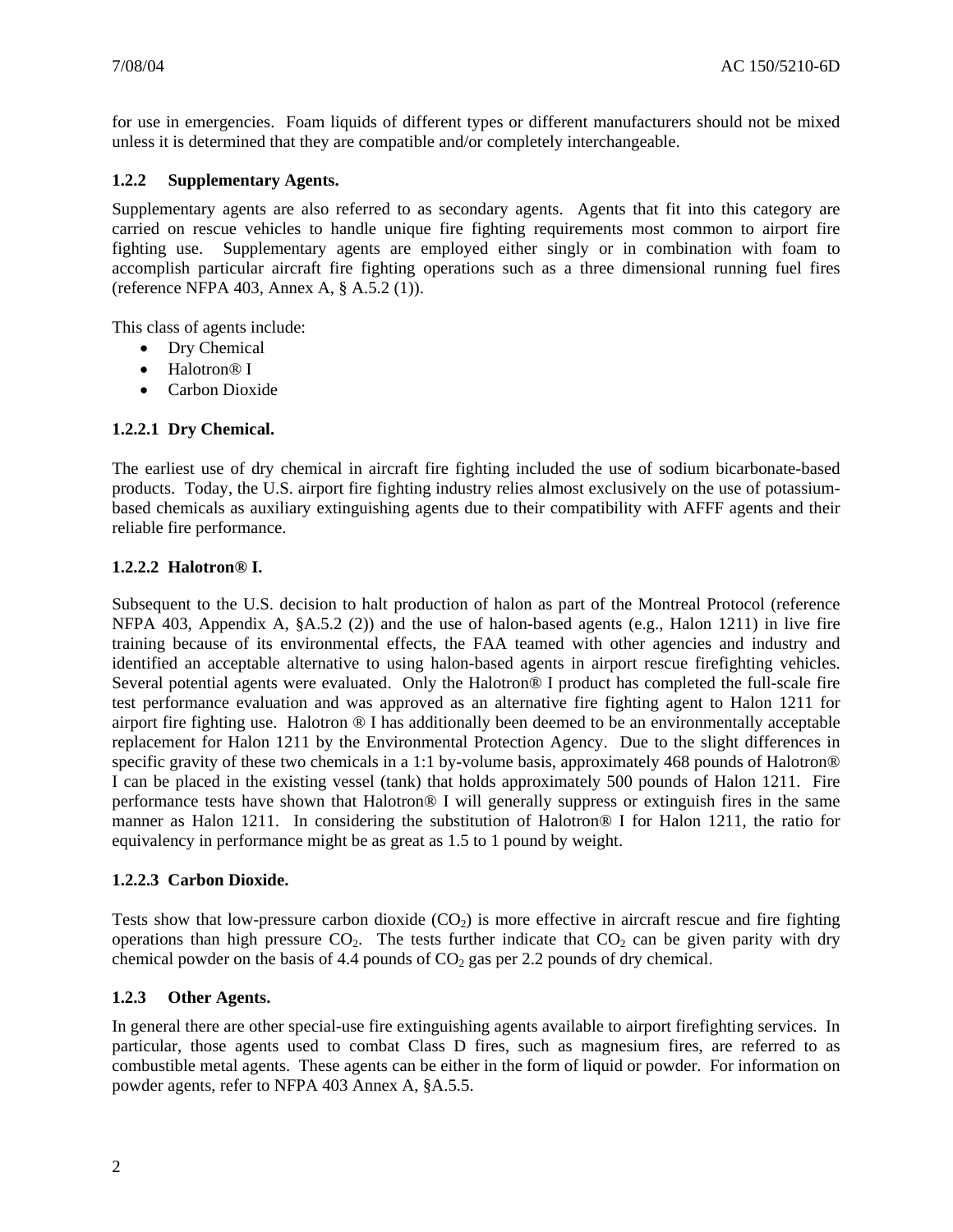Under certain fire situations "wetting agents" may be appropriate. A wetting agent is defined as a chemical compound that, when added to water in proper quantities, materially reduces its surface tension, increases its penetrating and spreading abilities, and might also provide emulsification and foaming characteristics. These agents should be discharged through an in-line proportioning system to a handline so as not to contaminate the vehicles primary foam distribution system. These agents should not be mixed in any primary agent tanks. For further information on wetting agents, refer to NFPA 18, *Standard on Wetting Agents*.

## **1.2.4 Theoretical Critical Fire Area (TCA).**

The TCA serves as a means of categorizing aircraft in terms of the magnitude of the potential fire hazard in which they may become involved. It is not intended to represent the average, maximum, or minimum spill fire size associated with a particular aircraft. For information on TCA, refer to NFPA 403, Annex B, §B.1.1.

### **1.2.5 Practical Critical Fire Area (PCA).**

The PCA and the related quantities of extinguishing agents are based on criteria formulated during the Second Meeting of the International Civil Aviation Organization (ICAO) Rescue and Fire Fighting Panel (RFFP II) in June 1972. RFFP II developed material indicating the practical area is two-thirds of the theoretical area based on the Panel's work, which included a study of extinguishing agents used on actual aircraft fires. In 99 out of 106 studied fires, the quantities of agents used were less than those previously recommended by ICAO. For information on PCA, refer to NFPA 403, Annex B, §B.1.1.

### **1.2.6 Control Time.**

The control time is the time required from the arrival of the first fire fighting vehicle and the beginning of agent discharge to reduce the initial intensity of the fire by 90 percent. The equipment and techniques to be used should be capable of controlling the fire in the PCA in 1 minute. For information on control time, refer to NFPA 403, Annex B, §B.2.

## **1.2.7 Extinguishment Time.**

Extinguishment time is the time required from the application of the agent of the first fire fighting vehicle to the time the fire is extinguished. For information on extinguishment time, refer to NFPA 403, Annex B, §B.2.

### **CHAPTER 2. QUANTITIES FOR AIRPORTS SERVING DOT-CERTIFICATED AIR CARRIERS/COMMERCIAL SERVICE.**

part 139, §139.315 is to be used to determine the aircraft rescue and firefighting Index (A through E) for airports serving Department of Transportation (DOT) certificated air carriers/commercial service. These numbers can then be converted to NFPA categories using NFPA 403, Chapter 4, Table 4.3.1. The extinguishing agents, quantities, and discharge and response capability for each Index is referenced in NFPA 403, Chapter 5, Table 5.3.1 (b), in U.S. customary units and could be used to comply with §139.315. NFPA 403, Annex B, additionally describes the methodology used to arrive at the designated control times (§B.2), discharge rates (§B.3), and quantities of agents to be provided (§B.4 and §B.5). It should be noted that part 139 takes precedence and that NFPA 403 may, in some cases, exceed part 139 requirements.

Each truck, when purchased, should be equipped with its design capacity of extinguishing agents. For operating and training purposes, airports should also provide: (1) Twice the quantity of agents carried on each truck available in the fire station and (2) A supply of agents to be used for training. Note also that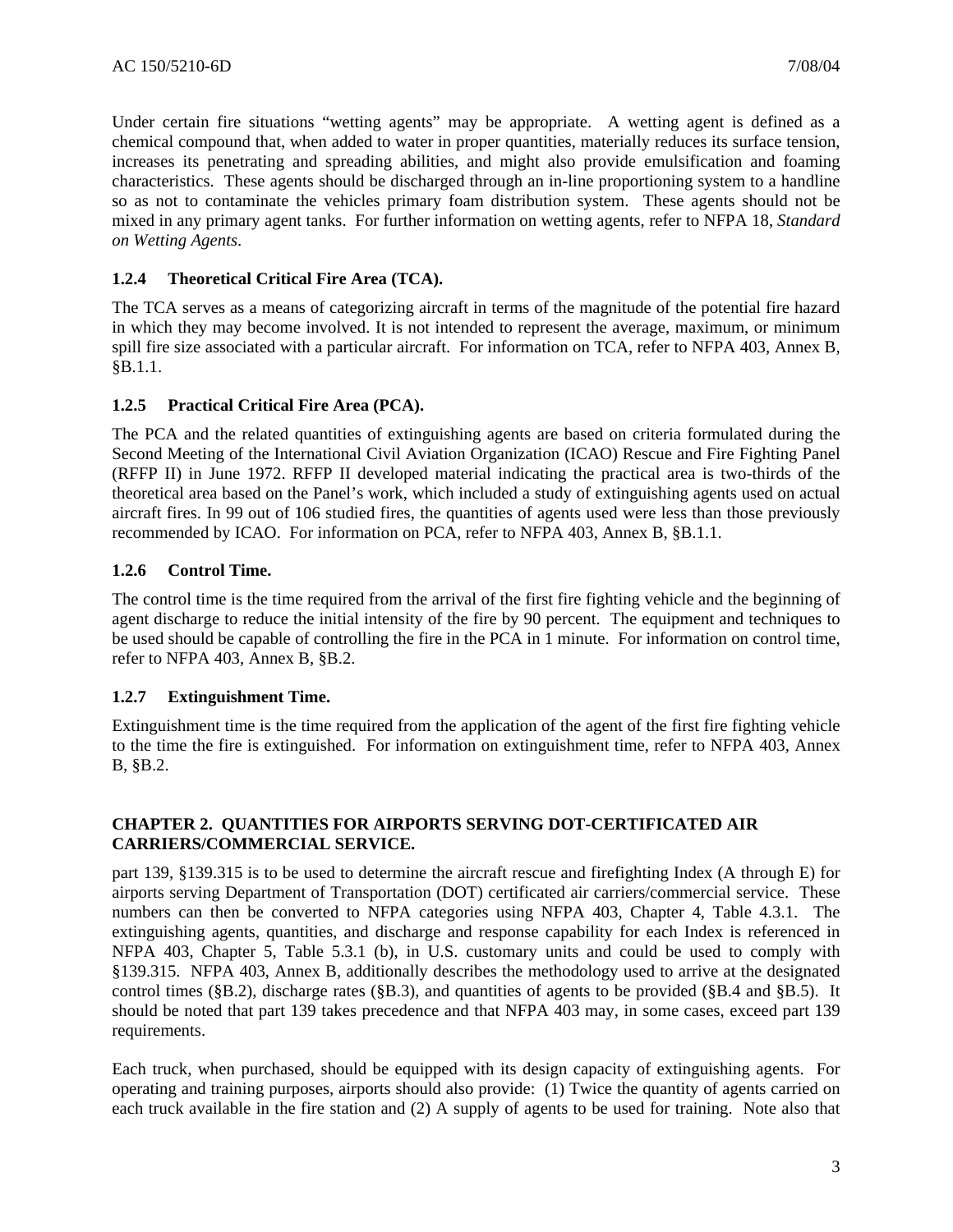§139.317(i) requires each vehicle that is required to carry AFFF to carry AFFF in an appropriate amount to mix with twice the water required to be carried by the vehicle.

## **CHAPTER 3. QUANTITIES FOR GENERAL AVIATION AIRPORTS.**

The Indexes for general aviation airports are identified in NFPA 403, Chapter 4, Table 4.3.1 and cover the areas not governed by the FAA. The extinguishing agents, quantities, and discharge and response capability for each Index are referenced in NFPA 403, Chapter 5, Table 5.3.1 (b), in U.S. customary units. NFPA 403, Annex B, additionally describes the methodology used to arrive at the designated control times (§B.2), discharge rates (§B.3), and quantities of agents to be provided (§B.4 and §B.5).

#### **CHAPTER 4. COMPATIBILITY OF AGENTS.**

The compatibility of agents is discussed in NFPA 403, Chapter 5, §5.4.

### **CHAPTER 5. EXTINGUISHING AGENT SUBSTITUTES.**

Extinguishing agent substitutes are discussed in part 139, §139.317 (i).

#### **CHAPTER 6. PERFORMANCE REQUIREMENTS.**

AFFF agents must meet the requirements of Mil-F-24385F. It is important to note that if one vendor's foam is mixed with another vendor's foam in the re-servicing process, there must be compatibility between foams to prevent gelling of the concentrate.

When used, FFFP, FP, and protein foam must meet the applicable performance requirements discussed in UL 162 (Type 3 application), *Standard for Safety for Foam Equipment and Liquid Concentrates*.

#### **CHAPTER 7. TESTING AND QUALITY ASSURANCE.**

#### **7.1 QUALITY CONTROL.**

While it is recognized that acceptance testing of extinguishing agents is necessary, the technical characteristics, quality, stability compatibility, etc. cannot be determined during other system tests or demonstrations (e.g., for trucks). Therefore, airport management should request that prospective bidders or suppliers of fire extinguishing agents furnish proof of tests on performance and quality by a recognized testing laboratory. Technical data on the evaluation of agents and information on the characteristics of foam extinguishing agents are contained in NFPA 412, Chapter 5.

#### **7.2 RESPONSIBILITY FOR INSPECTION.**

Unless specified by the airport owner, the manufacturer is responsible for the performance of all inspection requirements as stated in §7.1 above. Unless specified in the contract, the manufacturer may use his/her own or any other facilities suitable for the performance for the inspection requirements.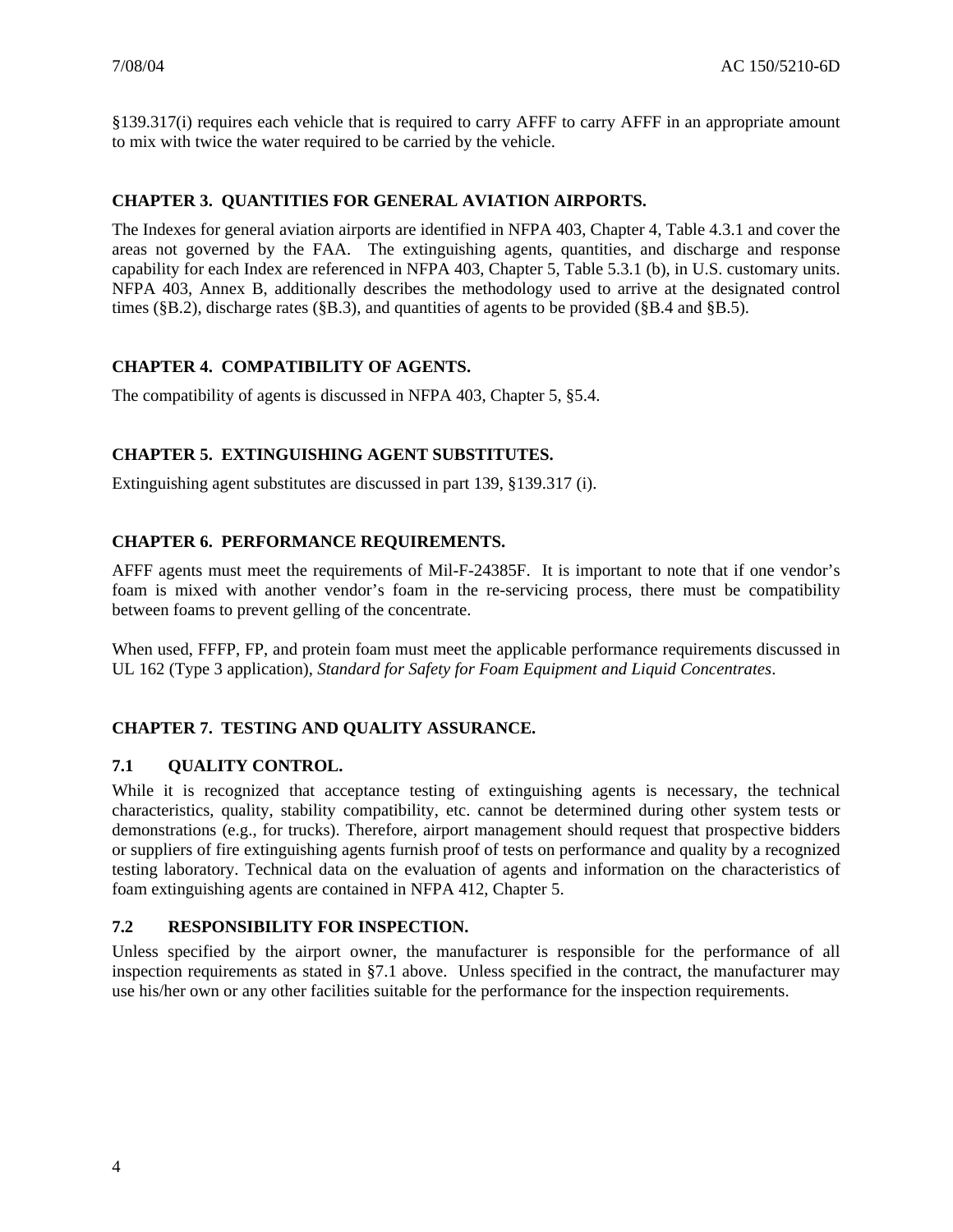## **CHAPTER 8. ENVIRONMENTAL**

## **8.1 ENVIRONMENTAL ISSUES**

For Federal environmental and health concerns, and issues in the use of aircraft fire fighting agents, contact the following organizations concerning information:

Environmental Protection Agency (EPA) Ariel Rios Building 1200 Pennsylvania Ave., N.W. Washington, DC 20460 (202) 272-0167 [www.epa.gov](http://www.epa.gov/)

Occupational Safety and Health Administration (OSHA) 200 Constitution Ave., N.W. Washington, DC 20210 1-800-321-OSHA [www.osha.gov](http://www.osha.gov/)

For information on material safety, contact:

Material Safety Data Sheets 121 Shivel Drive Hendersonville, TN 37075 (877)673-7123 [www.msdssearch.com](http://www.msdssearch.com/)

For information on state and local agencies pertaining to specific airports, refer to the appropriate organization in your state and/or local area.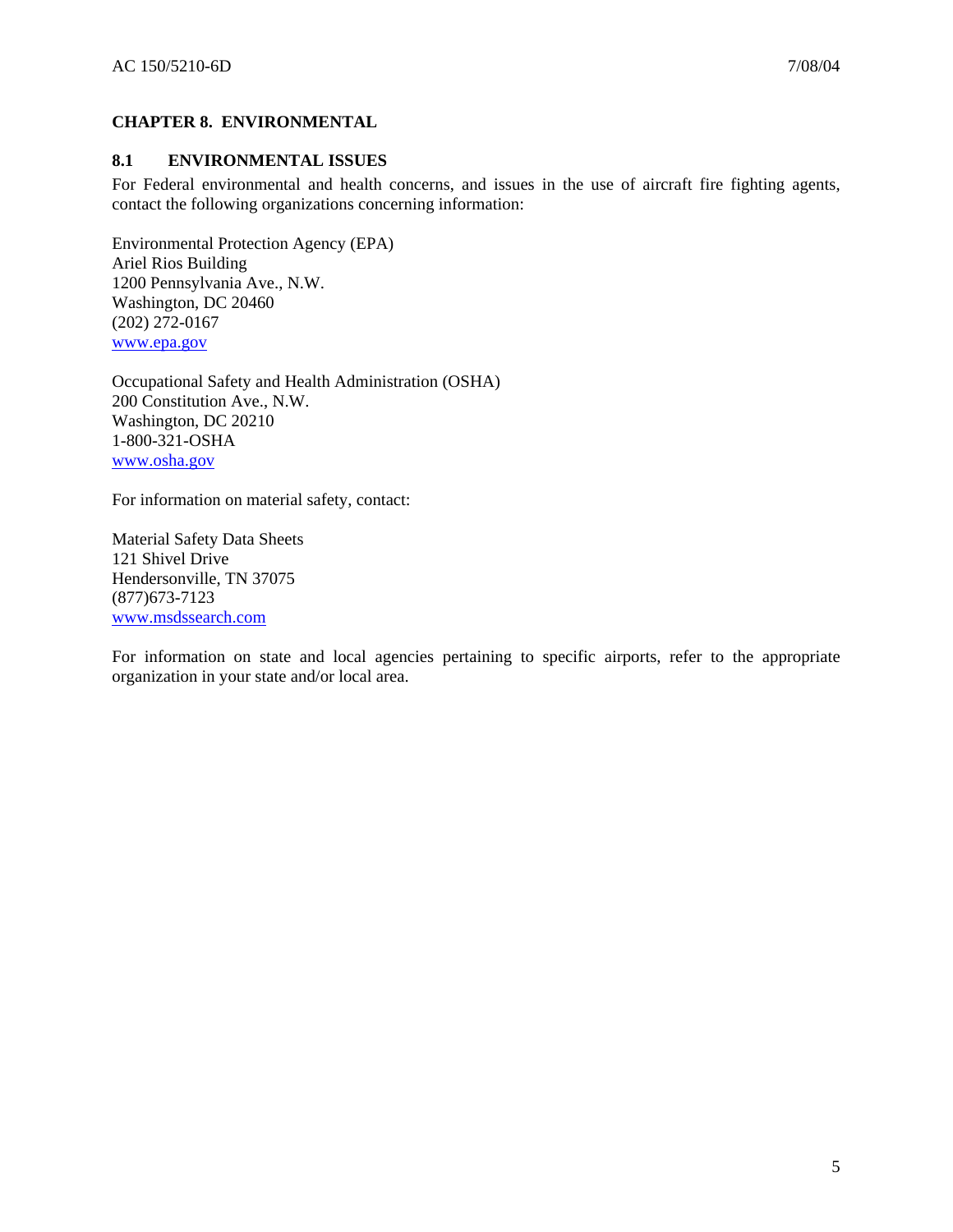**Intentionally left blank.**